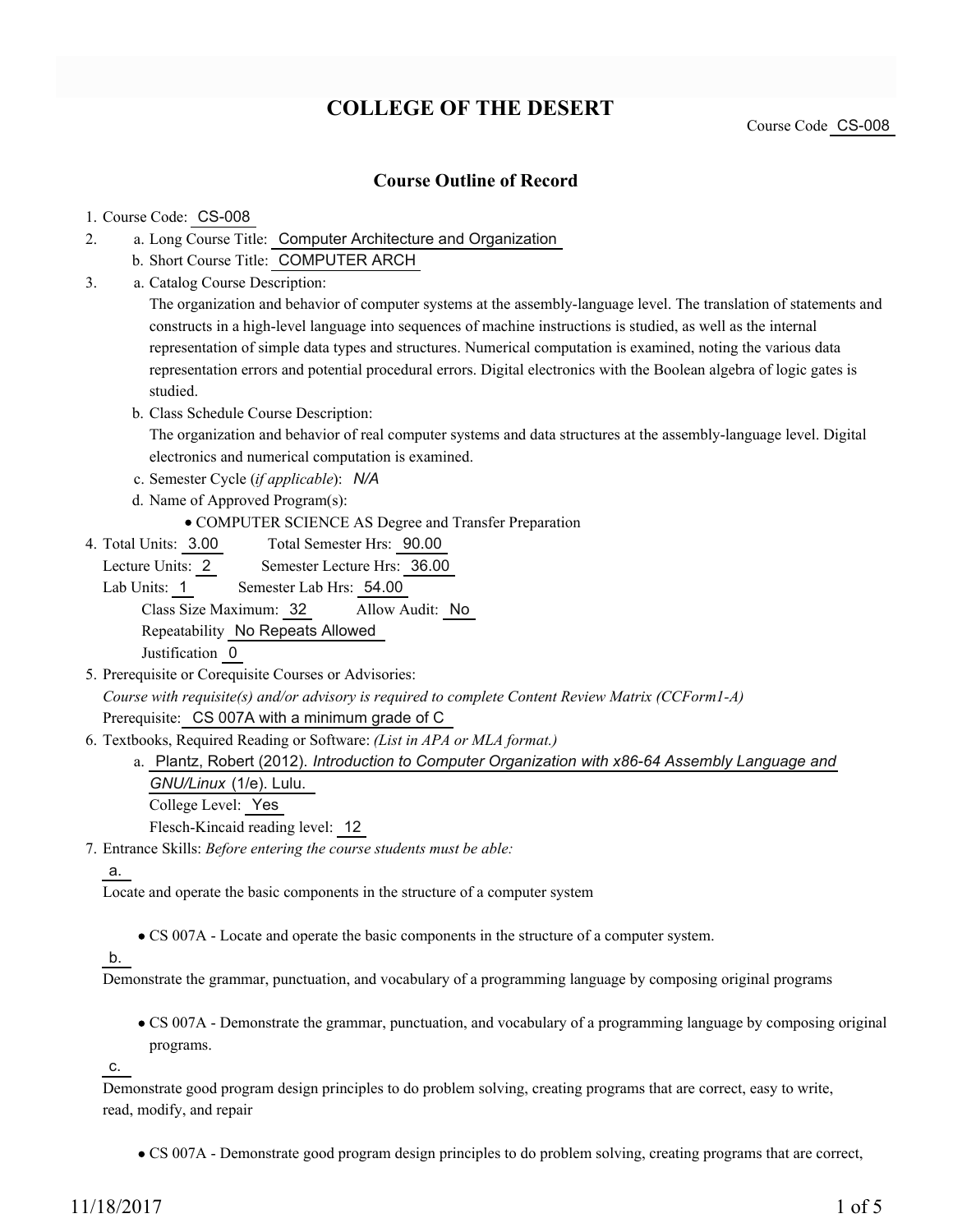easy to write, read, modify, and repair.

d.

Describe the sequence of steps to go through, in designing, writing, testing and debugging a program

- CS 007A Describe the sequence of steps to go through, in designing, writing, testing and debugging a program.
- 8. Course Content and Scope:

Lecture:

- 1. Bits, bytes, and words
- 2. Numeric data representation and number bases
- 3. Fixed- and floating-point systems
- 4. Signed and twos-complement representations
- 5. Representation of nonnumeric data (character codes, graphical data)
- 6. Representation of records and arrays
- 7. Basic organization of the von Neumann machine
- 8. Logic Gates and Logic Circuits
- 9. Control unit; instruction fetch, decode, and execution
- 10. Instruction sets and types (data manipulation, control, I/O)
- 11. Assembly/machine language programming
- 12. Instruction formats
- 13. Addressing modes
- 14. Subroutine call and return mechanisms
- 15. I/O and interrupts
- 16. History of computers and computer software

### Lab: *(if the "Lab Hours" is greater than zero this is required)*

- 1. Bits, bytes, and words
- 2. Numeric data representation and number bases
- 3. Fixed- and floating-point systems
- 4. Signed and twos-complement representations
- 5. Representation of nonnumeric data (character codes, graphical data)
- 6. Representation of records and arrays
- 7. Basic organization of the von Neumann machine
- 8. Logic Gates and Logic Circuits
- 9. Control unit; instruction fetch, decode, and execution
- 10. Instruction sets and types (data manipulation, control, I/O)
- 11. Assembly/machine language programming
- 12. Instruction formats
- 13. Addressing modes
- 14. Subroutine call and return mechanisms
- 15. I/O and interrupts
- 9. Course Student Learning Outcomes:
	- 1.

Describe the low-level storage of data, including the concepts of bits, bytes, words, fixed and floating point systems, signed and twos-complement representations, representation of non-numeric data, and representations of records and arrays.

#### 2.

Discuss the history of computers and computer software

### 3.

Discuss the low-level architecture of computers, including the von-Neumann machine; components and data flow within the CPU; data flow to memory, registers and I/O devices; and Instruction Set Architecture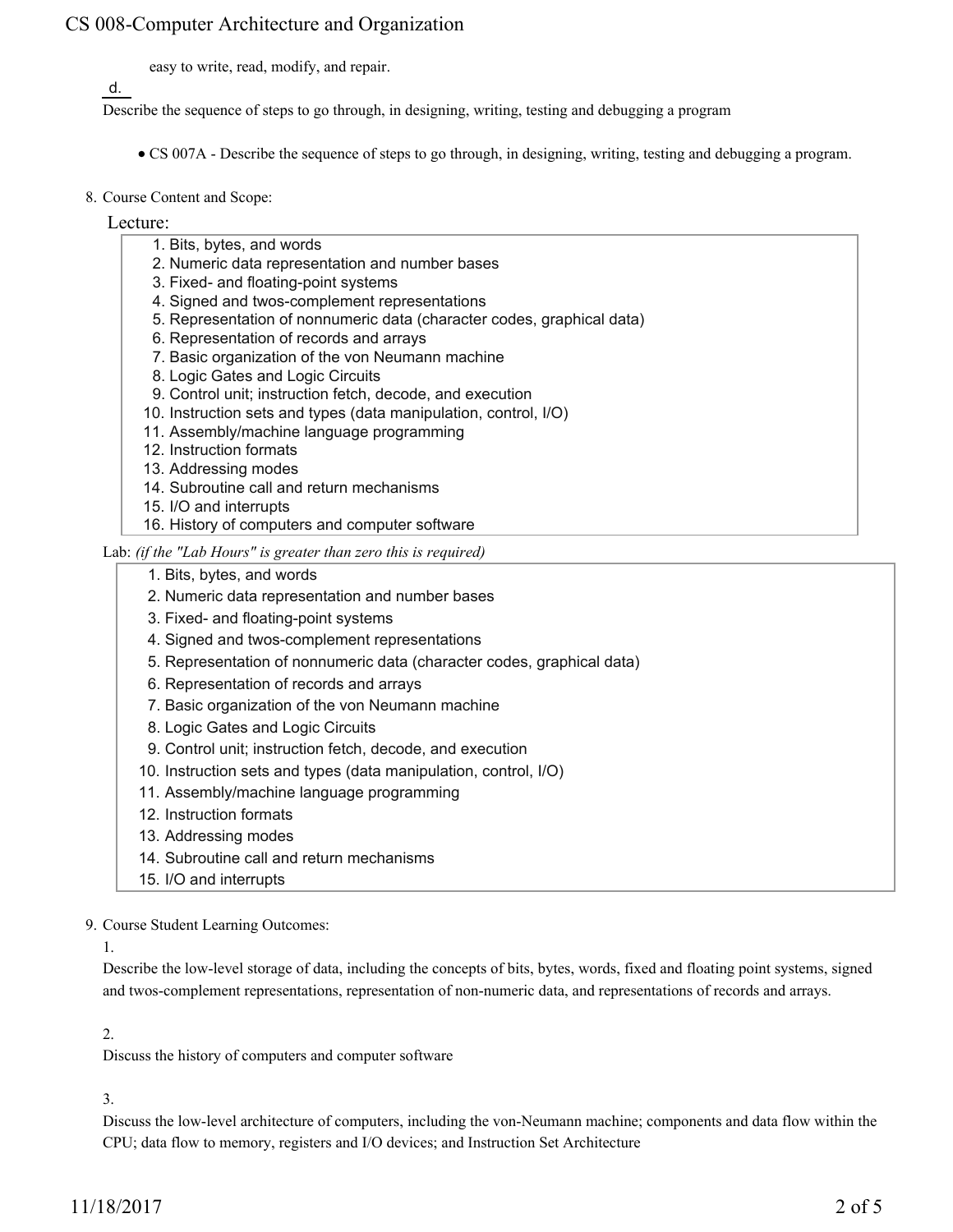## 4.

Write simple assembly language program segments

### 5.

Demonstrate how fundamental high-level programming constructs are implemented at the machine-language level

6.

Discuss the basics of operating systems design

- 10. Course Objectives: Upon completion of this course, students will be able to:
	- a. Describe Bits, bytes, and words
	- b. Discuss numeric data representation and calculate in different number bases
	- c. Explain Fixed- and floating-point systems
	- d. Determine representations of numbers in signed and twos-complement representations
	- e. Describe representation of nonnumeric data (character codes, graphical data)
	- f. Describe representation of records and arrays
	- g. Discuss basic organization of the von Neumann machine
	- h. Describe the different Logic Gates and analyze Logic Circuits
	- i. Describe the control unit; instruction fetch, decode, and execution
	- j. Discuss instruction sets and types (data manipulation, control, I/O)
	- k. Build and debug assembly/machine language programming
	- l. Discuss different instruction formats and Addressing modes
	- m. Describe subroutine calls and return mechanisms, I/O and interrupts
	- n. Discuss the basic history of computers and computer software
- Methods of Instruction: *(Integration: Elements should validate parallel course outline elements)* 11.
	- a. Activity
	- b. Lecture
	- c. Technology-based instruction
- 12. Assignments: (List samples of specific activities/assignments students are expected to complete both in and outside of class.) In Class Hours: 108.00
	- Outside Class Hours: 108.00
		- a. In-class Assignments
			- Programming Projects
			- Simple digital electronic circuits
		- b. Out-of-class Assignments Written assignments
			- Programming Projects
- 13. Methods of Evaluating Student Progress: The student will demonstrate proficiency by:
	- Written homework Programming Projects
	- Laboratory projects
	- In-class Programming Projects
	- Mid-term and final evaluations
- 14. Methods of Evaluating: Additional Assessment Information:
- 15. Need/Purpose/Rationale -- *All courses must meet one or more CCC missions.*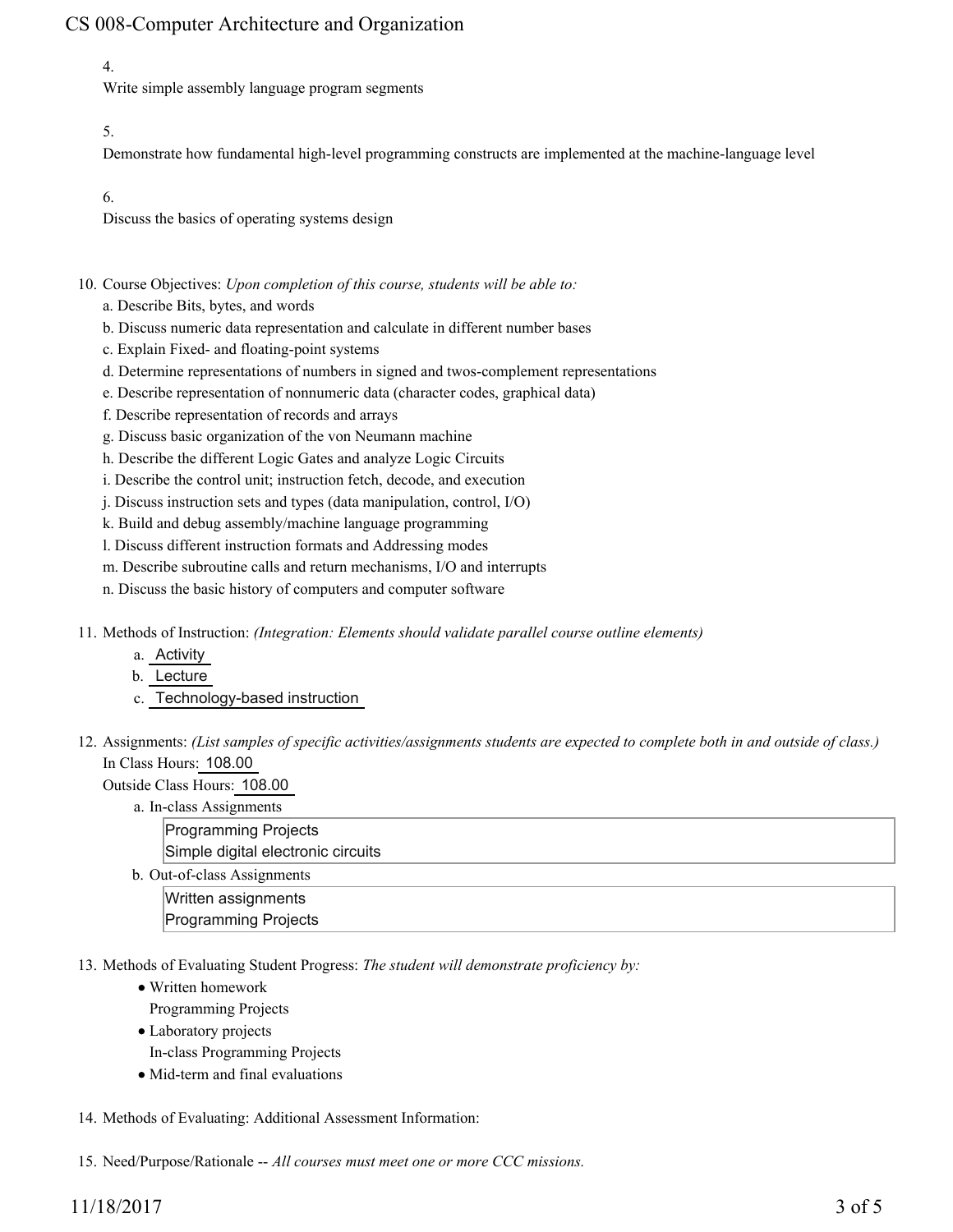| PO-GE C4.b - Language & Rationality (Communication & Analytical Thinking)                                          |
|--------------------------------------------------------------------------------------------------------------------|
| Raise questions and problems, formulating them clearly and precisely.                                              |
| Express solutions to complex problems using language and logic.                                                    |
| Apply logical and critical thinking to solve problems; explain conclusions; and evaluate, support, or critique the |
| thinking of others.                                                                                                |
| PO-BS Critical Thinking                                                                                            |
| Assess relevant information and come to thought-out conclusions and solutions.                                     |
| Communicate meaningfully with others.                                                                              |
| PO-BS Problem Solving                                                                                              |
| Use a variety of solution methods and techniques, for example, making a sketch, systematic listing, using the      |
| solution of a simpler (but related) problem.                                                                       |
| Recognize the importance of checking a proposed solution to verify that it satisfies the requirements of a         |
| problem.                                                                                                           |
| Recognize that a solution may not be possible, given limits of time, money, or other finite resources.             |
| Restate (formulate) a problem mathematically.                                                                      |
| Use background information in a subject to understand the nature of a problem and transfer information to new      |
| problems accordingly.                                                                                              |
| Identify what isn't known, but needs to be known in order to solve a problem (depending on the problem             |
| domain, reading and/or mathematical skills are helpful).                                                           |
| IO - Scientific Inquiry                                                                                            |
| Analyze quantitative and qualitative information to make decisions, judgments, and pose questions.                 |
| IO - Critical Thinking and Communication                                                                           |
| Apply principles of logic to problem solve and reason with a fair and open mind.                                   |
| Apply standard conventions in grammar, mechanics, usage and punctuation.                                           |
|                                                                                                                    |

#### 16. Comparable Transfer Course

| University<br><b>System</b> | Campus                                                | Course<br><b>Number</b> | <b>Course Title</b>                                      | Catalog<br>Year |
|-----------------------------|-------------------------------------------------------|-------------------------|----------------------------------------------------------|-----------------|
| <b>CSU</b>                  | California Polytechnic University,<br>San Luis Obispo | <b>CSC 225</b>          | Introduction to Computer<br>Organization                 | 2013            |
| <b>CSU</b>                  | California Polytechnic University,<br>Pomona          | CS 264                  | Computer Organization and<br><b>Assembly Programming</b> | 2013            |
| <b>CSU</b>                  | CSU Fullerton                                         | <b>CPSC 240</b>         | Computer Organization and<br><b>Assembly Language</b>    | 2013            |

17. Special Materials and/or Equipment Required of Students:

Required Material? 18. Materials Fees:

## **Material or Item Cost Per Unit Total Cost Per Unit Total Cost**

19. Provide Reasons for the Substantial Modifications or New Course:

### ADT requirement

- a. Cross-Listed Course *(Enter Course Code)*: *N/A* b. Replacement Course *(Enter original Course Code)*: *N/A* 20.
- 21. Grading Method *(choose one)*: Letter Grade Only
- MIS Course Data Elements 22.
	- a. Course Control Number [CB00]: CCC000578623